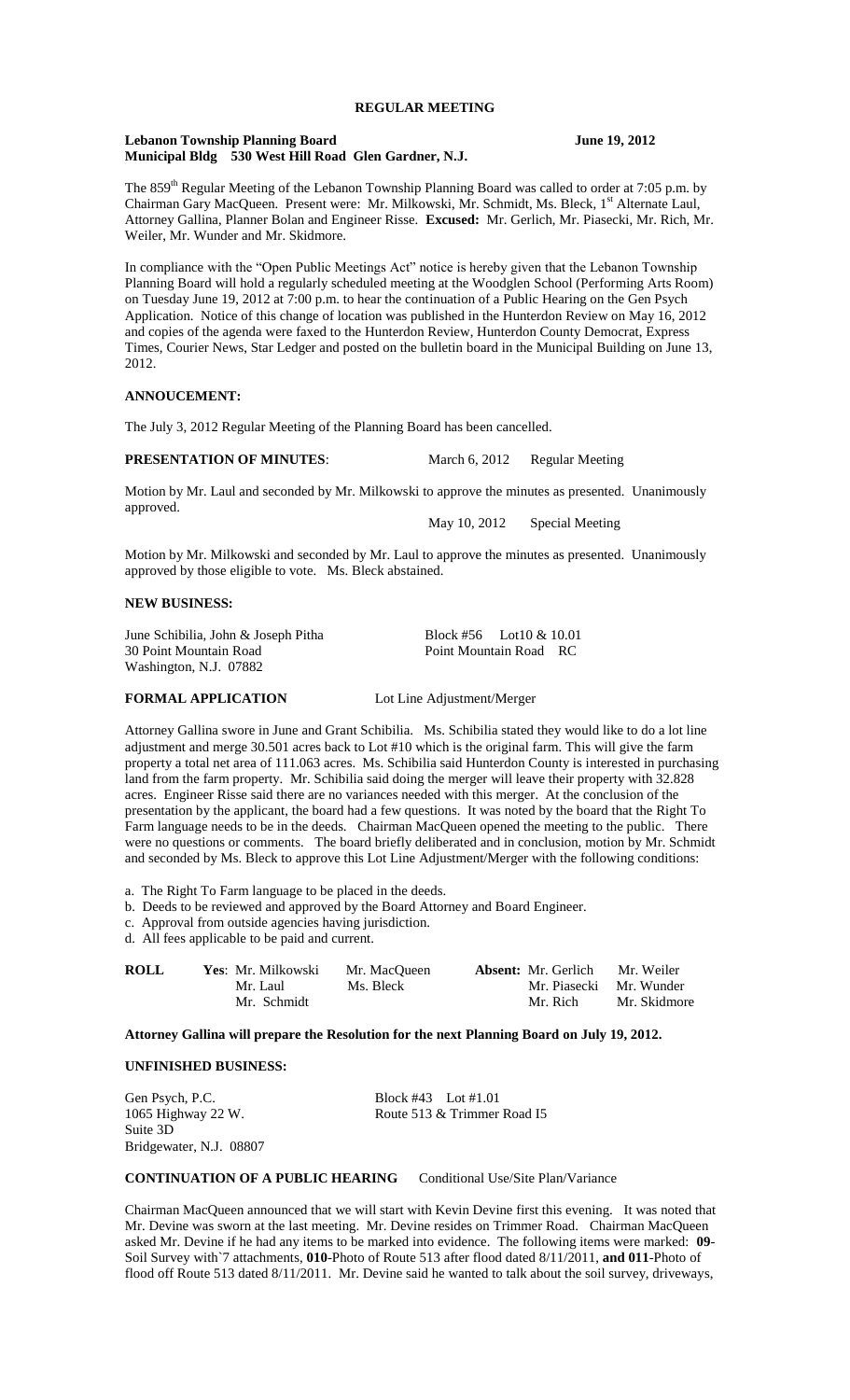#### **Lebanon Township Planning Board June 19, 2012 Page 2**

Conditional Use section of the ordinance, water treatment and to talk about a town in Canada called Quinte West. Chairman MacQueen referred to exhibit **09** which was the Soil Survey. Attorney Gallina noted there were various sub parts to it. Attorney Gallina asked if Mr. Devine wanted to keep the pages with **09**  all together as one exhibit. Mr. Milkowski asked Mr. Devine if he ever made additional copies of all the information he handed out at the last meeting since not everyone got a copy. Mr. Devine said no. Mr. Devine referred to section 400:11 and read into the record the Conditional Use Standards. Mr. Devine expressed concern for his children and he has not heard anything that will insure him that they will not be impacted by this use. Mr. Devine said with a 13 bed facility each patient will be staying a maximum of 30 days per patient. This is 156 transients annually. Mr. Devine said regarding patient relapse the range is from 40% to 90%. Mr. Devine noted the Cairn Study and the National Institute of Drug Abuse is where he got the relapse range from. Mr. Devine said your looking at 40 patients that will be looking for a new fix and where will they go. They will be going to the homes in the area. Mr. Devine said his children's safety is a grave concern. The following exhibits were marked into evidence**: 012**-Bar Chart which shows relapse rates**, 013**-List of Methadone Clinics & Dispensaries**, 014**-Email from Planner Eric Lalande dated 6/19/2012 re: Methadone Clinics, **015**-3 page list of Methadone Clinic Study**, 016-**4 Page Chart covering several states & providences showing each town & state, **017-**Email from Charlie Murphy dated 5/18/2012, **018-**Article on Quinte West awaits approval of Official Plan before Methadone Clinics can move forward dated 5/18/2012, **019**-Letter to Mayor DiCicco dated 11/1/2005 from School Board Chair Graham Hart, **020-**Article date 12/13/2011 re: cocaine, codeine, methadone present in treated cypriot wastewater, **021-** Minutes from Chester Twp Council date 6/8/2011 re: Gen Psych, **022-**Minutes from Chester Twp Council dated 7/19/2012 re: Gen Psych. Mr. Devine reviewed and read into the record each exhibit. Mr. Devine referred to a resolution which was on his computer and was very lengthy and wanted to read it into the record. Chairman MacQueen asked Mr. Devine to bring a copy to another meeting since he didn't know if there would be time this evening. Mr. Devine said the resolution is important and would like to have it marked into evidence. In discussing the minutes from Chester Township, Attorney Gallina noted that a formal application was not filed with the Planning Board. They were only before the Town Council to discuss their proposal. Mr. Devine continued with his comments. Mr. Devine said that Dr. Odunlami is only interested in money and not the safety issues in the neighborhood. Mr. Devine said in conclusion, reasons to deny or look into if further are: neighborhood safety, patient safety, adverse affect to properties, groundwater contamination, transient issues and river contamination.

Chairman MacQueen asked if the board had questions of Mr. Devine. Mr. Milkowski said he never received a copy of the information that was handed out at the last meeting by Mr. Devine. Several other members and Engineer Risse said they never received a copy either. Mr. Devine apologized saying that he thought he made enough copies. Mr. Laul asked Mr. Devine if he had research the area before they bought their home since they are in the Industrial Zone. Mr. Devine said no. Mr. Laul asked several more questions of Mr. Devine. Ms. Bleck made comment regarding exhibit **018** on the city working with local health organizations regarding methadone clinics. With no further questions or comments by the board, Chairman MacQueen opened the hearing to the public for questions of Mr. Devine's testimony. The following people had questions: Lisa Falkenstern, Ravine Road, Jody Stasick, Maple Lane and Ruth Blemmings of Spring Mountain Road. Chairman MacQueen announced the board will take a recess at 8:36 p.m. When the board reconvened at 8:47 p.m. Chairman MacQueen announced that the board will adjourn the meeting at 10:00 p.m.

The board continued with members of the public. Attorney Gallina will swear in those people giving testimony. The first person to give testimony was James Bowkley of East Hill Road. Mr. Bowkley said it looks like people are against Rehab facilities and many people are ignorant about drug rehab facilities. Mr. Bowkley said Rehab saved his life. Rehabs are where you go to get help. There won't be gangsters, muggers or villains running around at night. Mr. Bowkley said that people should get their facts straight on what this Doctor proposes. At the conclusion of Mr. Bowkley's comments, Chairman MacQueen asked if the board had questions. There were none. Chairman MacQueen asked if the public had questions of Mr. Bowkley. The following people asked questions: Maria Sydor and Jody Stasick asked questions relating to property values and methadone clinics. Attorney Tubman said the questions asked about a Methadone Clinic in Hillsborough have no basis in this record. Tom Higgins, John Lloyd, Karen Verso and Ed Verso also had questions of Mr. Bowkley. The next person to get sworn in was Lauren Cozzolino. Ms. Cozzolino lives at Indian Spring Lane, High Bridge and said she is a dean list student in college, she works and has done service work. She is a recovered drug/alcohol addict. Ms. Cozzolino said she is a graduate of Voorhees High School and drugs/alcohol is prevalent in Voorhees High School. Ms. Cozzolino said she has done drugs with children of people here in the public and has partied with their children in their homes. Ms. Cozzolino said she has been drug free for 2 years. At the conclusion of Ms. Cozzolino's testimony, Chairman MacQueen asked if the board had questions. There were none. Chairman MacQueen opened the hearing for questions by the public. Ruth Blemmings of Spring Mountain Road had questions of Ms. Cozzolino. Ms. Cozzolino said it would have been easier for her family if she could have gone to a rehab less then an hour away. Ms. Blemmings said she is not against Rehab's, she just doesn't want one here in Lebanon Township. The next person to get sworn in was Susan Harvey of Musconetcong River Road. Ms. Harvey said she grow up next to the Rehab facility in Sterling called Honesty House which was in a residential community. Her parents lived there for 45 years. Ms. Harvey said they were never robbed or assaulted. These were good people who wanted to turn their lives around. Ms. Harvey said she has been coming to these meetings and some of the uneducated and ignorant comments made by members of the public she found to be very disturbing. A lot of people stand up in front of this board portraying they are neighborly and concerning and want this board to think that alcohol, prescription drugs and street drugs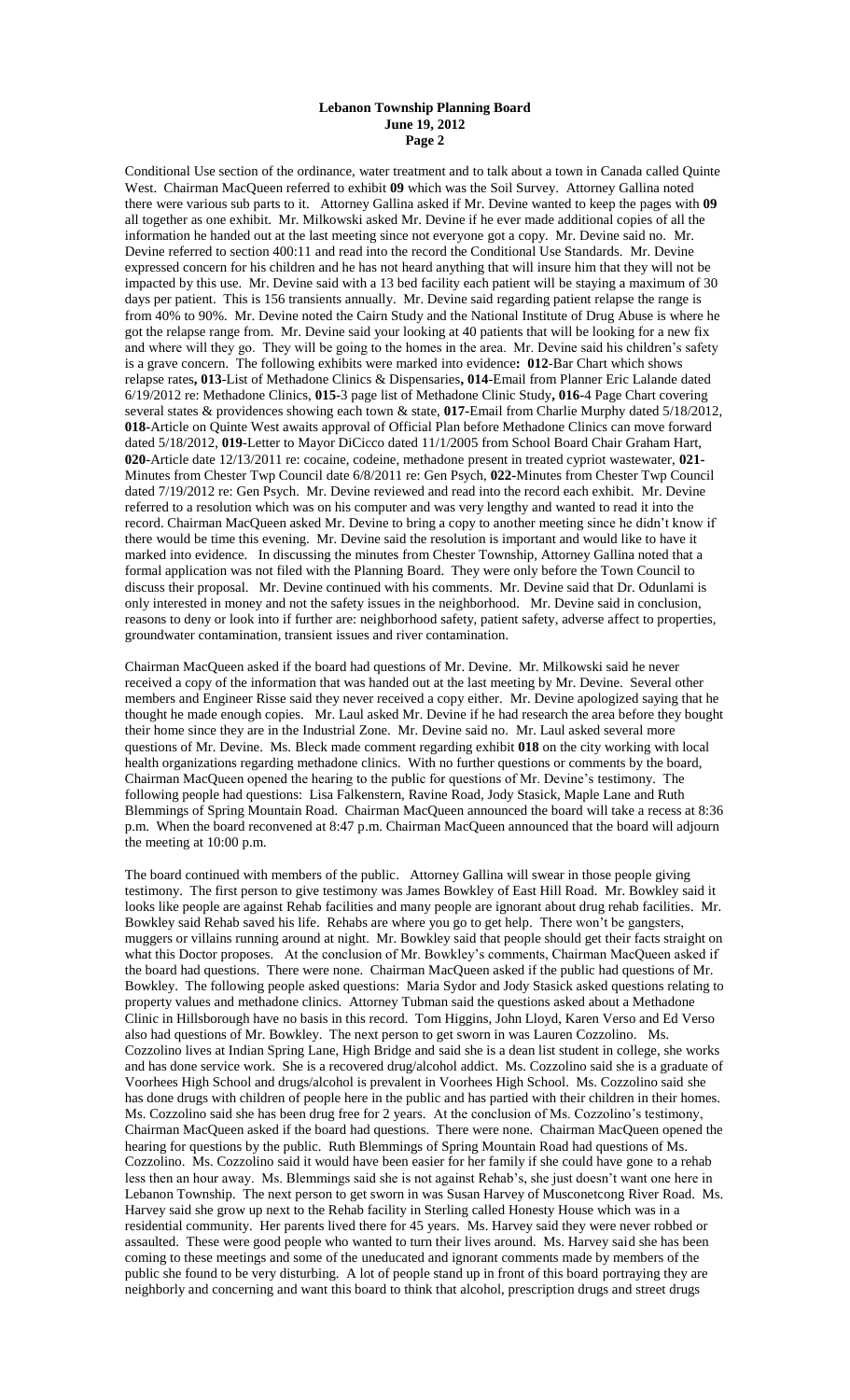#### **Lebanon Township Planning Board June 19, 2012 Page 3**

have not impacted their lives in one way or another. Our high school is rampant with drugs. Ms. Harvey said in reading the Hunterdon Democrat 6 teenagers have died from heroin overdose since the end of March. The American Medical Board said this is a disease. Ms. Harvey went on to say she is a recovered drug and alcohol addict and if it weren't for Rahab she wouldn't be standing here today. Ms. Harvey said you are safer with the people who are in Rehab then those out on the streets and driving on the road. There were no questions by the board. When opened to the public for questions, several people spoke but were not by a microphone to be heard.

Next Maria Sydor of Vernoy Road was sworn in to give testimony. Ms. Sydor stated that she didn't think there was anyone in the room that didn't recognize the value of Rehabs which is not the issue. Ms. Sydor said she has a sister who is a heroin addict and has been for 33 years and understands the importance of Rehabs. Ms. Sydor stated when Mr. Devine was talking he was giving statistics and math on the number of people who would be coming and going out of this facility and the point Mr. Devine was making is that these people don't live in Lebanon Township and would be coming and going at a rapid pace and do not have roots to the community. Ms. Sydor referred back to comments made at the February hearing by Dr. Odunlami and read them into the record. Ms. Sydor said she recognizes that everyone here including herself has someone close to them that has been affected by drugs & alcohol and understands the importance of treatment but that's beside the point. Ms. Sydor said having a Rehab facility in our neighborhood would change the atmosphere in the area which would be a negative affect. It will also lower our property values. People looking to buy in the area, this would put a stigma on the area and they would choose to buy elsewhere. With property values already being hard hit we can't afford to have a rehab facility that will also hurt the values of our homes. At the conclusion of Ms. Sydor's comments, Chairman MacQueen asked if the board had questions. There were none. Chairman MacQueen opened the hearing to the public for questions of the witness. Ms. Cozzolino asked what if it were13 students from Voorhees that needed treatment. Ms. Sydor said it is not plausible because the people coming to this facility are from out of the area. Ms. Sydor said this has to do with property values and the stigma that is attached to it. Ms. Sydor said it is ludicrous to put a facility out here when we have no transportation available, this is why they are in urban areas. Ms. Sydor said that these 13 students from Voorhees can go someplace else. Ms. Cozzolino said it would be easier for them to go to a rehab here. Ms. Cozzolino said that Dr. Odunlami noted there are students from Voorhees at his other facility. Ms. Sydor said that wasn't the point. Ms. Sydor referred to someone addicted to pornography who could be living across the road from Mr. Devine who has a 3 and 5 year old and not saying that he is an alcoholic. This is the stigma that comes from having this type of facility in your community.

Attorney Gallina asked Ms. Sydor since she has brought up the subject of property values if she is a real estate appraiser. Ms. Sydor said it was a ridiculous question. At this point the comments became heated by Ms. Sydor. The next person to get sworn in was James Kennedy of Route 513. Mr. Kennedy said in doing some research he found there are many facilities within 50 miles available for treatment. Mr. Kenney referred to the tree line between the two properties. Mr. Kennedy asked about the exhibits and wanted to know if they were available for review. Chairman MacQueen said yes and to contact Ms. Glashoff. Mr. Kennedy said he has walked the tree line and that there are no evergreen trees. Mr. Milkowski asked if Mr. Kennedy recalled who made the statement regarding the evergreen trees. Mr. Kennedy said no. Mr. Laul agreed that there are no evergreen trees along that tree line. Chairman MacQueen referred to the landscaping and the tree line and informed Mr. Kennedy that the board's professionals will be addressing the landscaping and tree line. Chairman MacQueen asked if Mr. Kennedy lives next to the proposed site. Mr. Kennedy said yes that it is on the south side and that it is his grandmother's home. Chairman MacQueen asked if the tree line were to be thickened up with trees and tall enough to block the view would that be a big help for the grandmother and him. Chairman MacQueen said it would block the whole building. Mr. Kennedy said it would be a small positive regarding the increase with the trees. Margaret Stasick from the public asked questions regarding the tree line. The comments became heated by the person speaking. Ms. Verso asked Mr. Kennedy if he was in a position to speak on behalf of his grandmother. Mr. Kennedy said no.

Chairman MacQueen asked if there were any other interested parties that would like to speak. Neil Grossman of Vernoy Road was sworn in to give testimony. Mr. Grossman said he has been here for all the hearings and also had the opportunity to review the file at the municipal building. Mr. Grossman expressed concern with the following: under Checklist Item #8, it asks for the proposed use. On the application it states Residential Substance Abuse Treatment Center. Mr. Grossman said the language in the Municipal Land Use Law is very specific. If a use is not specifically permitted it is prohibited. Mr. Grossman said that a Residential Substance Abuse Center is not listed as a permitted use in the Industrial Zone. Mr. Grossman said the zoning officer is the one who signs off on a zoning permit and there should be a spot on the zoning permit that states if a use is permitted or not. Every town in this state has this on their zoning permits which is the procedure. If the zoning officer determines that it is not a permitted use, the applicant can go before the Board of Adjustment for an Interpretation of the Ordinance. Mr. Grossman said he found in the file a memo from Planner Michael Bolan that referred to an informal review by the Planning Board on this application. The memo states: based on what it knew at the time it indicated that the proposed use likely met the definition. In testimony by the applicant, he stated that this use is an Institutional use by definition of the Department of Community Affairs (DCA). At the time the applicant was before the board informally, the board indicated that the proposed use likely met this definition. Mr. Grossman said this is